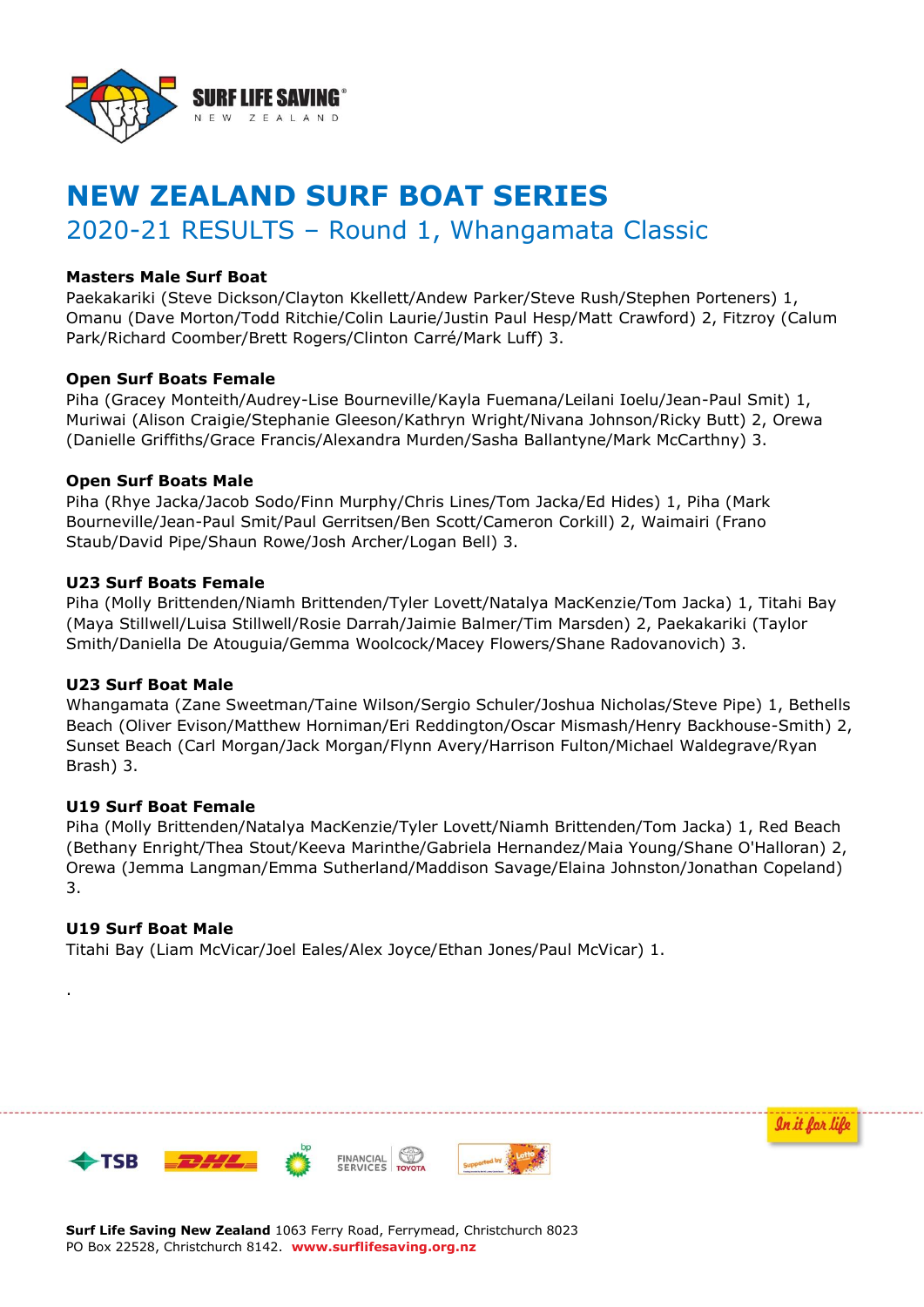# **NEW ZEALAND SURF BOAT SERIES** 2020-21 POINTS – Round 1, Whangamata Classic

| <b>OPEN</b><br><b>MALE</b>    | Piha Priapists          | $\prec$<br>Piha | Waimairi<br>GB <sub>S</sub> | Thunder<br>Orewa | Krackens<br>Omanu | Whakatane    |              |              |              |             |             |             |             |             |              |
|-------------------------------|-------------------------|-----------------|-----------------------------|------------------|-------------------|--------------|--------------|--------------|--------------|-------------|-------------|-------------|-------------|-------------|--------------|
| Whangamata                    | $\overline{20}$         | 18              | $\overline{16}$             | 14               | $\overline{12}$   | 10           |              |              |              |             |             |             |             |             |              |
| CRCs                          |                         |                 |                             |                  |                   |              |              |              |              |             |             |             |             |             |              |
| <b>ERCs</b>                   |                         |                 |                             |                  |                   |              |              |              |              |             |             |             |             |             |              |
| North Islands                 |                         |                 |                             |                  |                   |              |              |              |              |             |             |             |             |             |              |
| <b>Overall Points</b>         | 20                      | 18              | 16                          | 14               | 12                | 10           | $\mathbf 0$  | $\mathbf 0$  | $\mathbf 0$  | 0           | $\pmb{0}$   | $\pmb{0}$   | $\mathbf 0$ | $\mathbf 0$ | $\mathbf 0$  |
| Placing                       |                         |                 |                             |                  |                   |              |              |              |              |             |             |             |             |             |              |
| <b>U23</b><br><b>MALE</b>     | Whangamat<br>$\sigma$   | <b>Bethells</b> | Young Guns<br>Sunset        | Orewa<br>Vikings |                   |              |              |              |              |             |             |             |             |             |              |
| Whangamata                    | $\overline{20}$         | 18              | 16                          | 14               |                   |              |              |              |              |             |             |             |             |             |              |
| <b>CRCs</b>                   |                         |                 |                             |                  |                   |              |              |              |              |             |             |             |             |             |              |
| ERCs<br>North Islands         |                         |                 |                             |                  |                   |              |              |              |              |             |             |             |             |             |              |
| <b>Overall Points</b>         | 20                      | 18              | 16                          | 14               | $\pmb{0}$         | $\mathbf 0$  | $\mathbf{0}$ | $\pmb{0}$    | $\mathbf{0}$ | $\mathbf 0$ | $\pmb{0}$   | $\pmb{0}$   | $\pmb{0}$   | $\pmb{0}$   | $\mathbf{0}$ |
| Placing                       |                         |                 |                             |                  |                   |              |              |              |              |             |             |             |             |             |              |
| <b>U19</b><br><b>MALE</b>     | Titahi Bay<br>Submarine |                 |                             |                  |                   |              |              |              |              |             |             |             |             |             |              |
|                               |                         |                 |                             |                  |                   |              |              |              |              |             |             |             |             |             |              |
|                               | $\overline{20}$         |                 |                             |                  |                   |              |              |              |              |             |             |             |             |             |              |
| Whangamata<br><b>CRCs</b>     |                         |                 |                             |                  |                   |              |              |              |              |             |             |             |             |             |              |
| <b>ERCs</b>                   |                         |                 |                             |                  |                   |              |              |              |              |             |             |             |             |             |              |
| North Islands                 |                         |                 |                             |                  |                   |              |              |              |              |             |             |             |             |             |              |
| <b>Overall Points</b>         | 20                      | $\mathbf{0}$    | $\pmb{0}$                   | $\mathbf 0$      | 0                 | $\mathbf{0}$ | $\mathbf{0}$ | $\mathbf{0}$ | $\mathbf 0$  | $\pmb{0}$   | $\mathbf 0$ | 0           | $\mathbf 0$ | $\mathbf 0$ | $\mathbf{0}$ |
| <b>Placing</b>                |                         |                 |                             |                  |                   |              |              |              |              |             |             |             |             |             |              |
| <b>Masters</b><br><b>MALE</b> | Paekakariki             | 005<br>Omanu    | Fitzroy                     | Ogres            |                   |              |              |              |              |             |             |             |             |             |              |
| Whangamata                    | 20                      | Peekabo<br>18   | 16                          | Orewa<br>14      |                   |              |              |              |              |             |             |             |             |             |              |
| <b>CRCs</b>                   |                         |                 |                             |                  |                   |              |              |              |              |             |             |             |             |             |              |
| <b>ERCs</b>                   |                         |                 |                             |                  |                   |              |              |              |              |             |             |             |             |             |              |
| North Islands                 |                         |                 |                             |                  |                   |              |              |              |              |             |             |             |             |             |              |
| <b>Overall Points</b>         | 20                      | 18              | 16                          | 14               | $\overline{0}$    | $\mathbf 0$  | $\mathbf 0$  | $\mathbf 0$  | $\mathbf 0$  | $\mathbf 0$ | $\pmb{0}$   | $\mathbf 0$ | $\mathbf 0$ | $\mathbf 0$ | $\mathbf{0}$ |